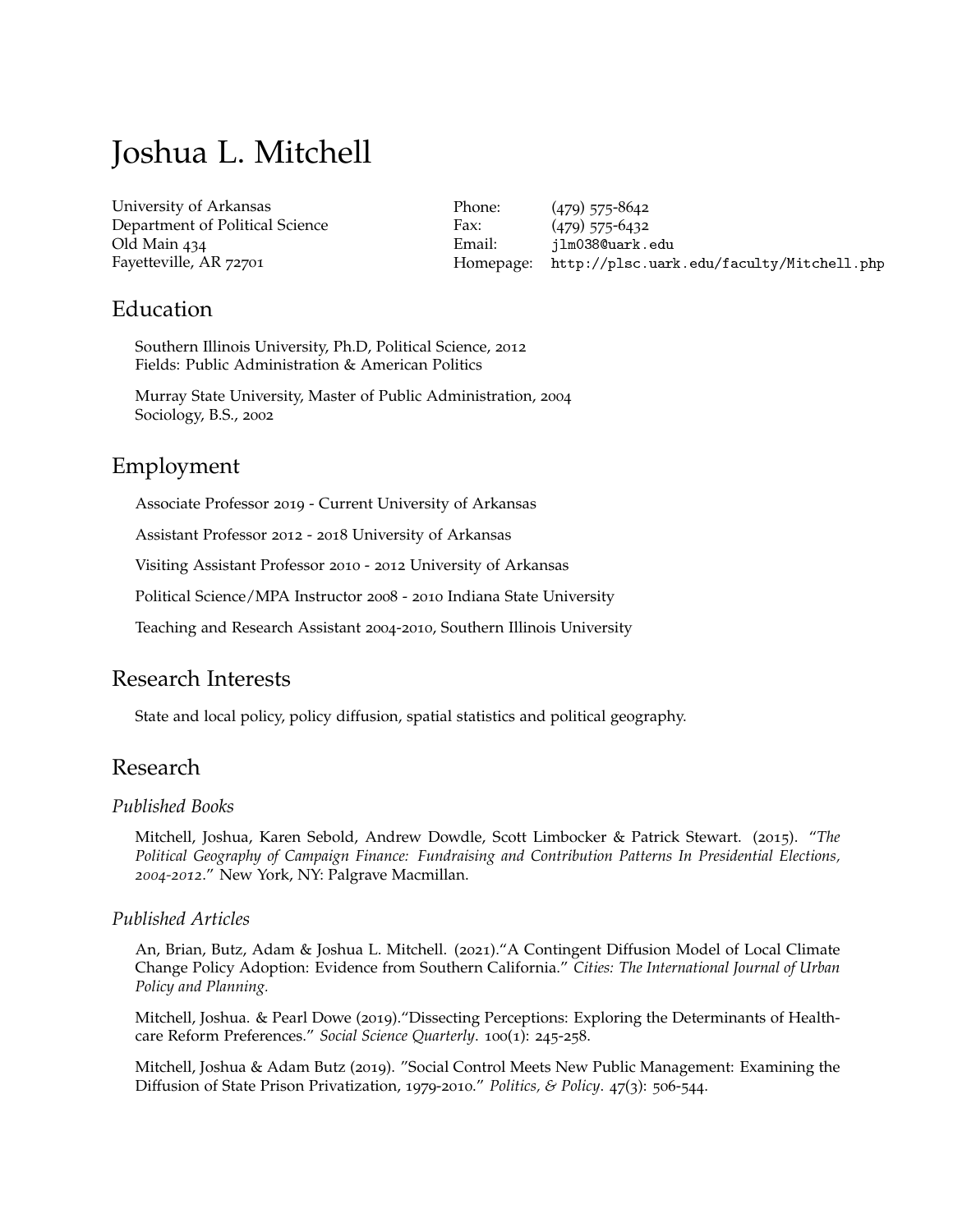Mitchell, Joshua, LaShonda Stewart, John Hamman & Steve Modlin (Spring 2018). "Conditions for Competition: Assessing the Competitive Dynamics of US Counties."*The Journal of Public Management & Social Policy*. 24(2): 3-23.

Mitchell, Joshua (2018). "Does Policy Diffusion Need Space?: Spatializing the Dynamics of Policy Diffusion." *Policy Studies Journal*. 46(2): 424-451.

Fix, Michael. & Joshua Mitchell (2017). "Examining the Policy Learning Dynamics of Atypical Policies with an Application to State Preemption of Local Dog Laws." *Statistics, Politics, & Policy*. 8(2): 223-247.

Mitchell, Joshua, LaShonda Stewart, & John A. Hamman (2017). "The Diffusion of TIF Districts Among Local Governments." *International Review of Public Administration*. 22(4): 344-363.

Mitchell, Joshua. & Brendan Toner (2016). "Exploring the Foundations of US State-Level Anti-Sharia Initiatives. *Politics & Religion*. 9(4): 720-743.

Mitchell, Joshua (2016). "Examining Media Markets' Influence on the Diffusion of Anti-Smoking Legislation in U.S. Counties." *Local Government Studies*. 42(5): 665-688.

Mitchell, Joshua & Elizabeth Petray (2016). "The March Toward Marriage Equality: Reexamining the Diffusion of Same-Sex Marriage Among US States." *Public Policy & Administration*. 31(4): 283-302.

Butz, Adam, Michael Fix, & Joshua L. Mitchell (2015). "Policy Learning and the Diffusion of Stand-Your-Ground Laws in U.S. States." *Politics and Policy*. 43(3):347-377

Mitchell, Joshua L. & La Shonda M. Stewart (2014). "Emulation, Learning, or Competition? Examining Inter-County Smoking Bans in the State of Missouri." *Public Administration Quarterly*. 38(3): 317-346.

#### *Book Chapters, Works in Progress & Other Published Work*

Mitchell, J. L., Butz, A., An, B. Examining the Spread of Local Climate Change Policies: Evidence from Southern California Cities. *Cities*. Revise and Resubmit.

Mitchell, J. L., Butz, A., An, B. Dynamic Diffusion in the Metropolis: Examining the Municipal Adoption of Climate Action Plans in Southern California. *Journal of Public Policy*. Revise and Resbumit.

Mitchell, Joshua, Brendan Toner, Briana Kordsmeier & Tara Schmutzler (2020). "The Limits of Morality: Policy Learning and the Diffusion of Eugenics Policies across US States". Accepted at the MidSouth Journal.

Mitchell, Joshua. & Tobin Grant. "Local Religious Right Policy Success: Innovation and Diffusion of 'In God We Trust' County Initiatives" in "The Evangelical Crackup:The Future of the Evangelical-Republican Coalition. (2018). Temple University Press. Edited by Paul Djupe & Claassen, Ryan.

Contributing writer for "Direct Democracy," the "Whig Party," and the "Patronage System." *Encyclopedia of Campaigns, Elections. and Electoral Behavior*. 2008. Sage Publications.

#### *Conference Papers*

The Tone & Timing of Super PAC Campaigning in House and Presidential Elections. Paper Presented at the 2020 American Political Science Association's Annual Meeting in Washington, DC, (with Andrew Dowdle & Karen Sebold).

Intra-Regional Diffusion of Municipal Climate Action Plans: Evidence from Spatial Analysis. Paper Presented at the Western 2019 Political Science Conference in San Diego, CA, (with Adam Butz & Brian An).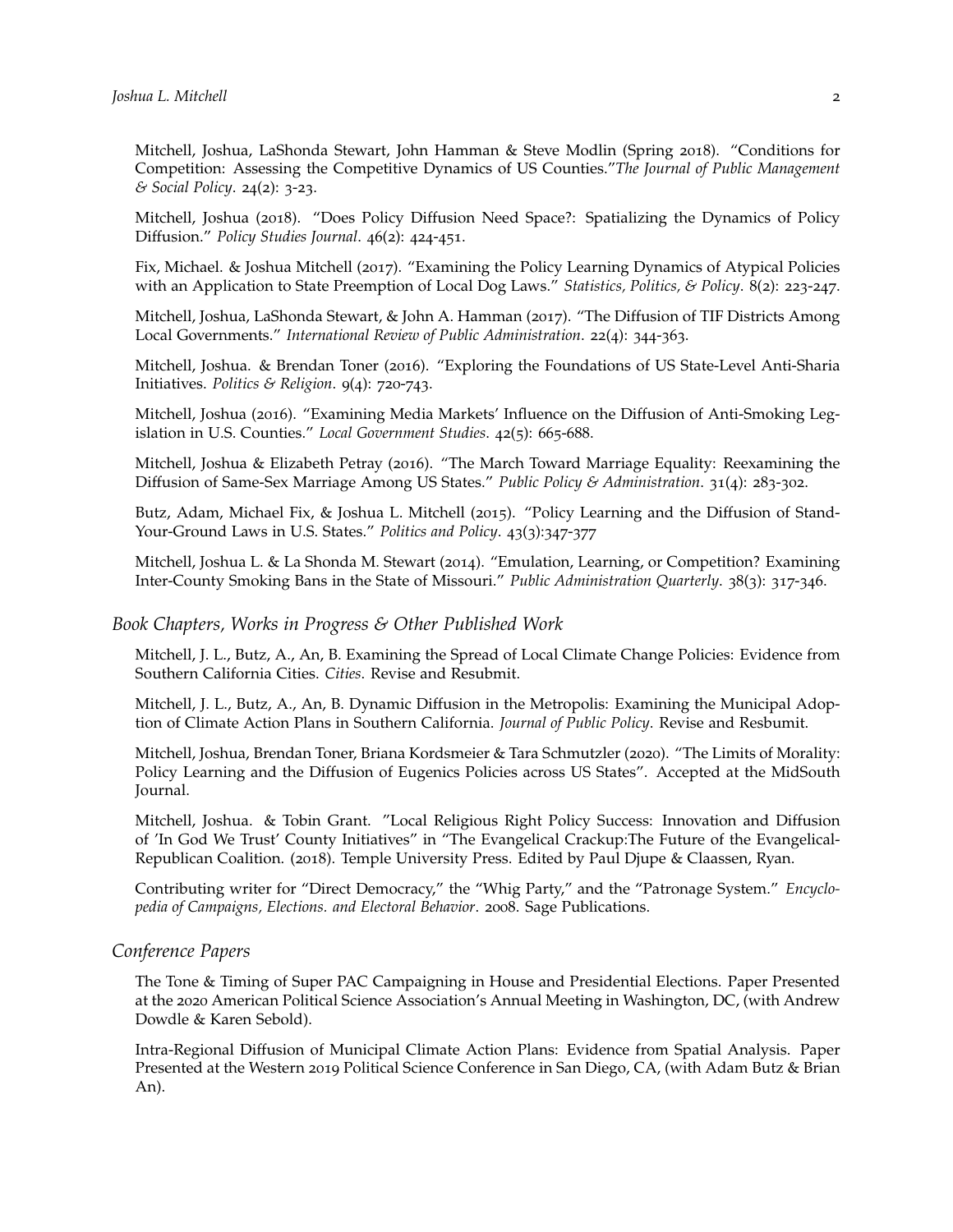Property Tax Extension Limitation Legislation and Local Government Fund Balance Management: Case of Illinois Counties. Presented at the 2019 Midwest Political Science Association's Annual Meeting in Chicago, IL.

Intra-Regional Diffusion of Municipal Climate Action Plans: Evidence from Spatial Analysis. Paper Presented at the Southern Political Science Conference in Austin, TX, (with Adam Butz & Brian An).

"Examining a Non-Stationary Approach to Policy Diffusion: Exploring the Municipal Spread of Climate Action Policies within Southern California." Presented at the 2018 Association for Public Policy Analysis & Management's Annual Conference in Washington, DC. (with Adam Butz & Brian An).

"The Diffusion of Anti-Bullying Laws." Presented at the Arkansas Political Science Association's Meeting in Jonesboro, AR. (with Brendan Toner).

"Examining Contracting Oversight Measures in the U.S. States: Survey Results and Lessons for Reform." Paper to be presented at the 2018 American Society for Public Administration's Annual Conference in Denver, Co. (with Adam Butz).

"Regulating the Future: Examining New Economy Policies Among States and Municipalities." Paper to be present at the 2018 Southern Political Science Association's Annual Conference in New Orleans (with Brendon Toner).

"Partisan Patterns of Presidential Preprimary Funding after Citizens United. Paper presented at the 2017 State of the Parties Conference" in Akron, OH (with Andrew Dowdle & Karen Sebold).

"The New Geography of Food Assistance: Examining SNAP Utilization Across U.S. Counties, 2004- 2014." Paper presented at the 2017 American Society for Public Administration's Annual conference in Seattle, WA (with Adam Butz).

"Examining the Interstate Adoption of Electronic Cigarette Regulations (with Blake Sandridge). Presented at the 2017 Midwest Political Science conference." (with Karen Sebold).

The New Gilded Age: The Participation and Geography of Super PAC Contributors in the 2016 Presidential Election. Presented at the 2017 Midwest Political Science conference. (with Karen Sebold).

"Fantasy vs. Reality: Examining State Legislation Involving Fantasy Sports." Paper presented at the 2017 Arkansas Political Science Association's conference (with Brendan Toner).

"The Diffusion of Eugenics Laws."Paper presented at the 2016 Southern Political Science Association's Annual Conference in New Orleans (with Brendan Toner and Brianna Kordsmeier).

"The Political Geography of Independent Expenditures in Presidential Nominations." Presented at the 2016 American Political Science Association's Annual Meeting (with Andrew Dowdle and Karen Sebold).

"The Political Geography of Super PACs and Direct Donations in the 2012 and 2016 Presidential Primaries." Presented at the 2016 Midwest Political Science Association's Annual Meeting in Chicago, IL. (with Karen Sebold and Andrew Dowdle).

"Adoption and Repeal of Eugenics Laws."Paper presented at the 2016 Western Society for Political Science Annual Meeting in San Diego, CA. (with Brendan Toner and Brianna Kordsmeier).

"Harnessing the Promise of public-private partnerships: Examining contracting oversight measures in the U.S. states." Paper presented at the 2016 American Society for Public Administration's Annual conference in Seattle, WA (with Adam Butz).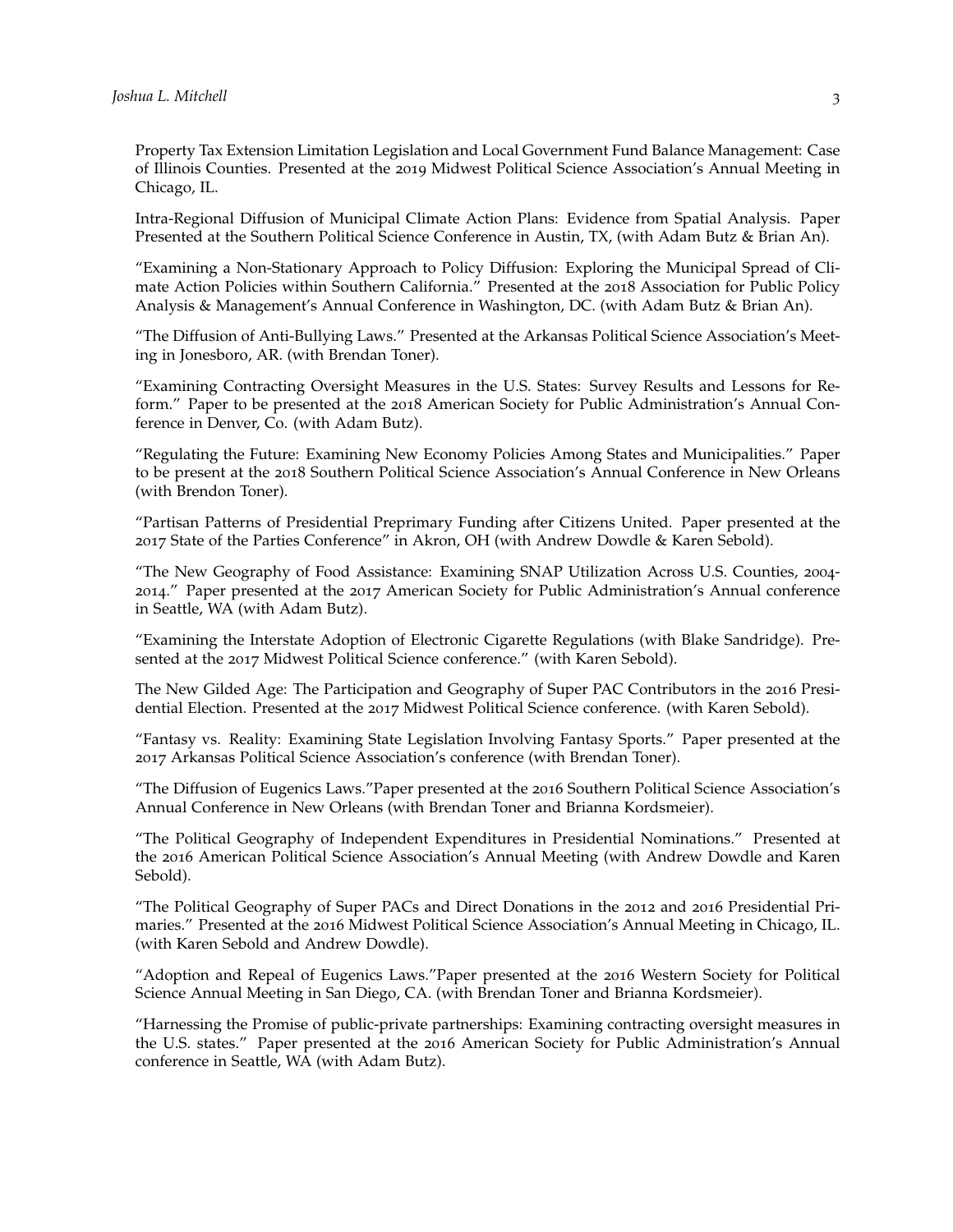"Examining the Adoption and Diffusion of Anti-Sharia Law in U.S. States." Paper Presented at the 2015 Southern Political Science Association's Annual Meeting in New Orleans, LA (with Brendan Toner).

"Using GIS to Map Participation and Partisanship in Early Campaign Donations to Presidential Candidates." Paper Presented at the 2015 Southern Political Science Association's Annual Meeting in New Orleans, LA (with Karen Sebolt).

"How Participation in the Financing of Presidential Nomination Candidates is Changing: Elections, 2004-2012." Paper Presented at the 2014 American Political Science Association's (APSA) Annual Meeting in Washington, DC (with Karen Sebolt).

"Using GIS to Map the Geography of Donations in Recent Presidential Elections." Paper Presented at the 2014 American Political Science Association's (APSA) Annual Meeting in Washing, DC (with Karen Sebold and Andrew Dowdle).

"Examining the Adoption and Timing of Stand Your Ground Laws." Paper Presented at the 2014 Southern Political Science Association's (SPSA) Annual Meeting in New Orleans, LA.

"The Geography of Political Influence in the 2012 Presidential Nomination: Has the Demise of the Public Finance System Increased the Influence of a Few Densely, Populated States?" Paper Presented at the 2013 American Political Science Association's (APSA) Annual Meeting in Chicago, IL (with Andrew Dowdle and Karen Sebold).

"Properties and Mechanisms of Diffusion: A New Approach to Examining Policy Diffusion." Paper Presented at the 2013 Midwest Political Science Association's (MPSA) National Conference in Chicago, IL.

"Examining Anti-Methamphetamine Legislation in U.S. States." Paper Presented at the 2013 Southern Political Science Association's Annual Meeting (with Brendan Toner, and Andrew English).

"Assessing the Mass Media's Role as a Primer for Local Policy Adoption." Paper Presented at the 2013 Southern Political Science Association's Annual Meeting.

"Odd vs. Even: Assessing the Impact of Timing on U.S. Mayoral Elections." Paper Presented at the 2012 Midwest Political Science Association in Chicago, IL.

"When Does Family Matter? Assessing Statewide Elections." Paper Presented at the 2011 Southern Political Science Association in New Orleans, LA (with Brendan Toner).

"A Family Tradition? Assessing the Impact of Family Members on U.S. House Elections." Paper presented at the 2010 Southern Political Science Association in Atlanta, GA (with Brendan Toner).

"A Survey Approach to Examining Local Policy Diffusion." Paper presented at the 2009 Midwest Political Science Association National Conference in Chicago, IL.

"The Portrayal of Gays, Lesbians, and Homosexuals in the News: New Evidence of Media Bias." Paper presented at the 2008 American Political Science Association Annual Meeting in Boston, MA (with Phil Habel).

"Policy Contagiousness and Social Immunity: Using GIS to Examine Micro Policy Diffusion." Paper presented at the 2008 Midwest Political Science Association National Conference in Chicago, IL.

"Does One Limit Lead to Another? The Diffusion of State Term Limits Across Time and Space." Paper presented at the 2008 Midwest Political Science Association National Conference in Chicago, IL (with Brendan Toner).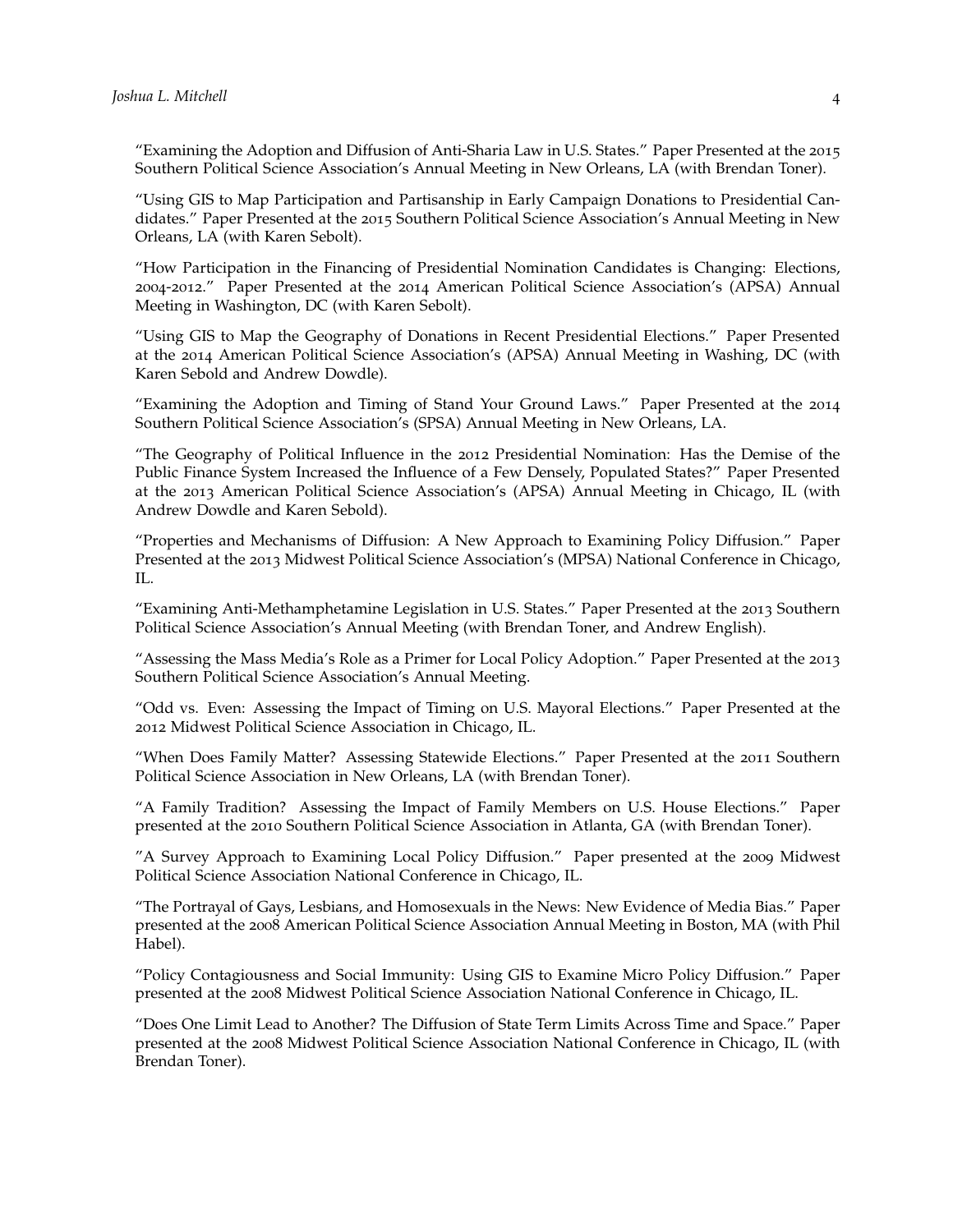"Reexamining Policy Diffusion: The Case of State Lotteries." Paper presented at the 2007 Midwest Political Science Association National Conference in Chicago, IL.

"Party or Personality in the Present: Reassessing Senate Election Outcomes." Paper presented at the 2007 Midwest Political Science Association National Conference in Chicago, IL (with Brendan Toner and Kami Whitehurst).

"Understanding the Application of Precedent Using Geographic Information System Analysis." Paper presented at the 2007 Annual Meeting of the Southern Political Science Association in New Orleans, LA (with Scott Comparato).

"Spatial Dependence and the Diffusion of Precedent." Paper presented at the 2006 Midwest Political Science Association National Conference in Chicago, IL (with Scott Comparato).

# Teaching Experience

### *Graduate*

Theories of Public Policy, Spring 2021

Seminar in Human Resource Management, Fall 2021; Fall 2019; Spring 2017; Spring 2016; Spring 2015; Spring 2014; Spring 2013; Spring 2012

Research Methods in Political Science, Fall 2011; Fall 2010

Quantitative Methods in Public Administration, Fall 2021; Fall 2018; Fall 2017; Fall 2016; Fall 2015; Fall 2014; Fall 2013; Spring 2013, Fall 2011; Fall 2010

Seminar in Public Administration, Spring 2022; Spring 2021, Spring, 2019; Fall 2017; Fall 2016; Fall 2015; Fall 2014; Fall 2013; Fall 2012; Fall 2011

Proseminar in Public Administration (online), Fall 2011; Fall 2010; Fall 2008 (2 sections)

Public Personnel Administration (online), Spring 2011

Scope and Methods in Political Science, Spring 2010; Spring 2009

Seminar in Policy Analysis, Spring 2010

Budgeting in Government Agencies, Spring 2018; Spring 2010; Summer 2009; Spring 2009; Spring 2019

Statistical Analysis, Fall 2009; Fall 2008

Program Evaluation, Fall 2009

Organizational Theory, Fall 2009

#### *Undergraduate*

Introduction to Public Administration, Spring 2022; Fall 2019; Fall 2018; Fall 2017; Spring 2016; Spring 2012; Spring 2011 (2 sections); Spring 2009

Federalism and Intergovernmental Relations, Spring 2017; Fall 2014; Spring 2014; Spring 2012; Spring 2011

Scope and Methods in Political Science, Summer 2019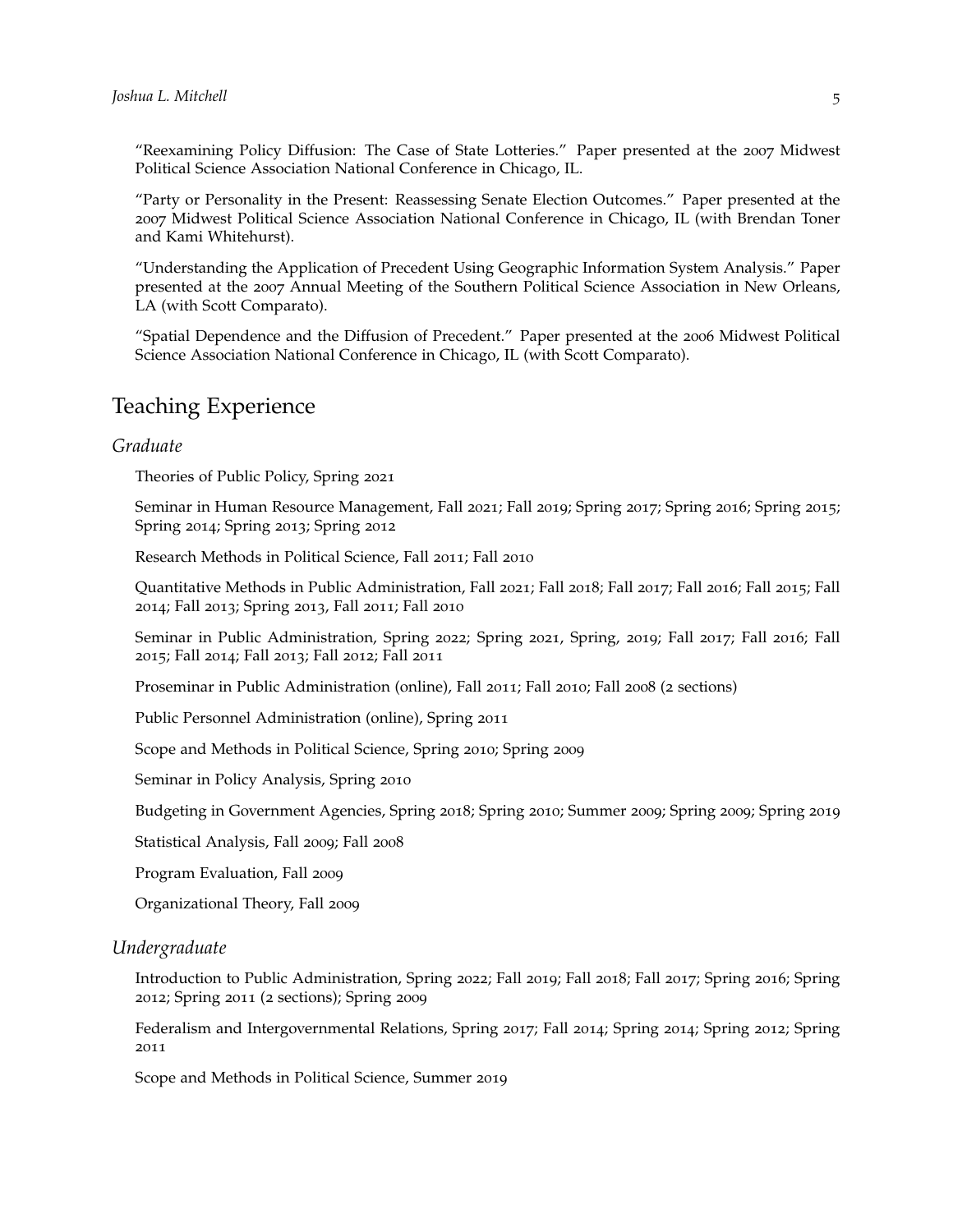State and Local Government, Summer 2019; Summer 2018 Law in American Society, Fall 2009 The Legislative Process (Assistant), Spring 2005 Introduction to the Legal Process (Assistant), Fall 2005 Criminal Justice and Court Management (Assistant), Fall 2005 Law in American Society (Assistant), Fall 2005 Ethnicity and Nationalism (Assistant), Summer 2006 Politics and the Media (Assistant), Fall 2006 Introduction to American Government (Assistant), Spring 2007; Spring 2008

### Awards, Invited Talks, Misc.

Recipient of the Robert C. and Sandra Connor Endowed Faculty Fellowship: \$3000 Xi Sigma invited talk on Political Geography March, 2015. Attended Teaching Camp August 4-6 2013, University of Arkansas Geographic Information Systems Project: Office of the President, Southern Illinois University, Summer 2009 Academic Tutor: Disability Student Services, Southern Illinois University Spring 2008 College of Liberal Arts Travel Grant, Southern Illinois University, 2006-2009 High Pass, American Politics Preliminary Exam Oral Defense, 2007 Proficiency in SPSS, Stata, Latex, MATLAB, HTML, WebCT, and Blackboard Best Methods Poster Award, Political Science Departmental Poster Forum, 2005 Invited to join the Pi Sigma Alpha National Political Science Honors Society Invited and presented at the Annual Meeting of the Sociologists and Anthropologists of Kentucky Invited to and participated in Scholars Week at Murray State University Member of the Community Emergency Response Team Volunteer for Tymeless Hearts Non-Profit Agency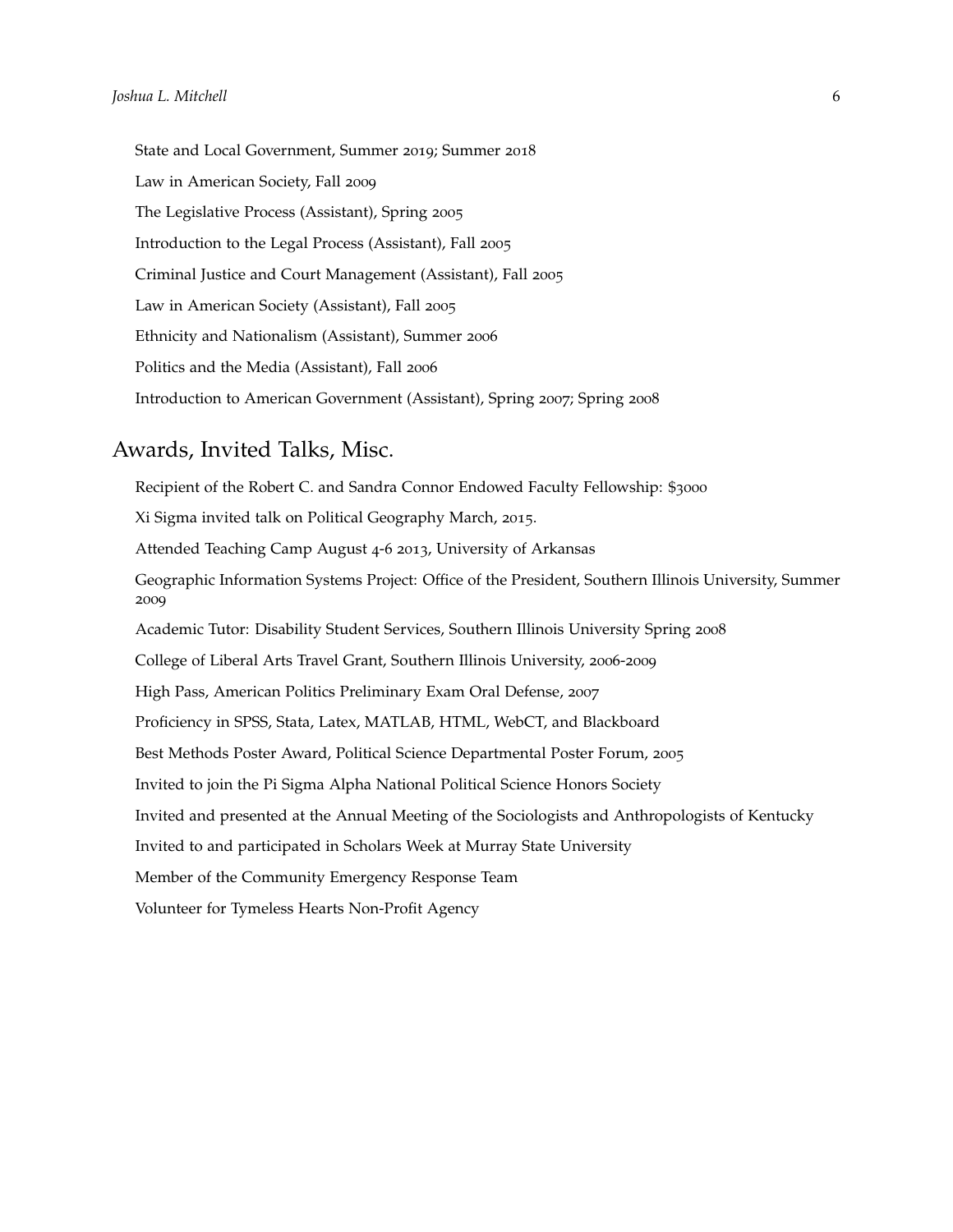### Service

#### *Conference Participation*

Panel and Discussant, Arkansas Political Science Association (2019).

Participated in the 2017 National Association of Schools of Public Affairs and Administration (NAS-PAA) Conference in Washington, DC.

Participated in the University of Arkansas Interdisciplinary Data Science, Predictive Analytics, and Big Data Retreat in Fayetteville, AR.

Panel Discussant, " Policy Making in the Face of Disasters."Midwest Political Science Association (2016).

Panel Chair, " Disasters and Policy Responses." Midwest Political Science Association (2016).

Panel Discussant, "Urban Economic Development: Challenges, Opportunities, Responses." Southern Political Science Association (2015).

Panel Chair & Discussant, "Disaster Preparedness and Emergency Management." Southern Political Science Association (2015). Panel Chair, "State Politics and Fiscal Issues." Southern Political Science Association (2015).

Panel Chair. "Management and Leadership." Southern Political Science Association (2013).

Panel Chair. "Measuring Performance and Evaluating Outcomes: Where Policy Meets Management." Southern Political Science Association. (2013).

Panel Chair. "Political Determinants of Public Policy." Southern Political Science Association (2013).

Panel Chair & Discussant. "The Impact of Federalism and Intergovernmental Relations on the Public Policy Agenda." Southern Political Science Association (2013).

Panel Discussant. "Promoting the Public Good via Private Actors and Quasi-Governmental Arrangements." Southern Political Science Association (2013).

Panel Discussant. "Policy Diffusion." Midwest Political Science Association (2013).

Panel Chair. "Policy Diffusion at the Local Level." Midwest Political Science Association (2013).

Panel Discussant. "Pay 4 Performance." Midwest Political Science Association (2010).

### *Service*

Internship Coordinator: Political Science Department (2020-2023)

Academic Programs Committee: Fulbright College (2021-2023)

Academic Programs Committee: Department (2021-2022)

Directors of the Cross-Sector Alliance Program (2021-2022)

Personnel Review Committee Chair (2020-2022)

Personnel Review Committee (2020-2022)

Graduate Policy/Studies Committee (2016-2019)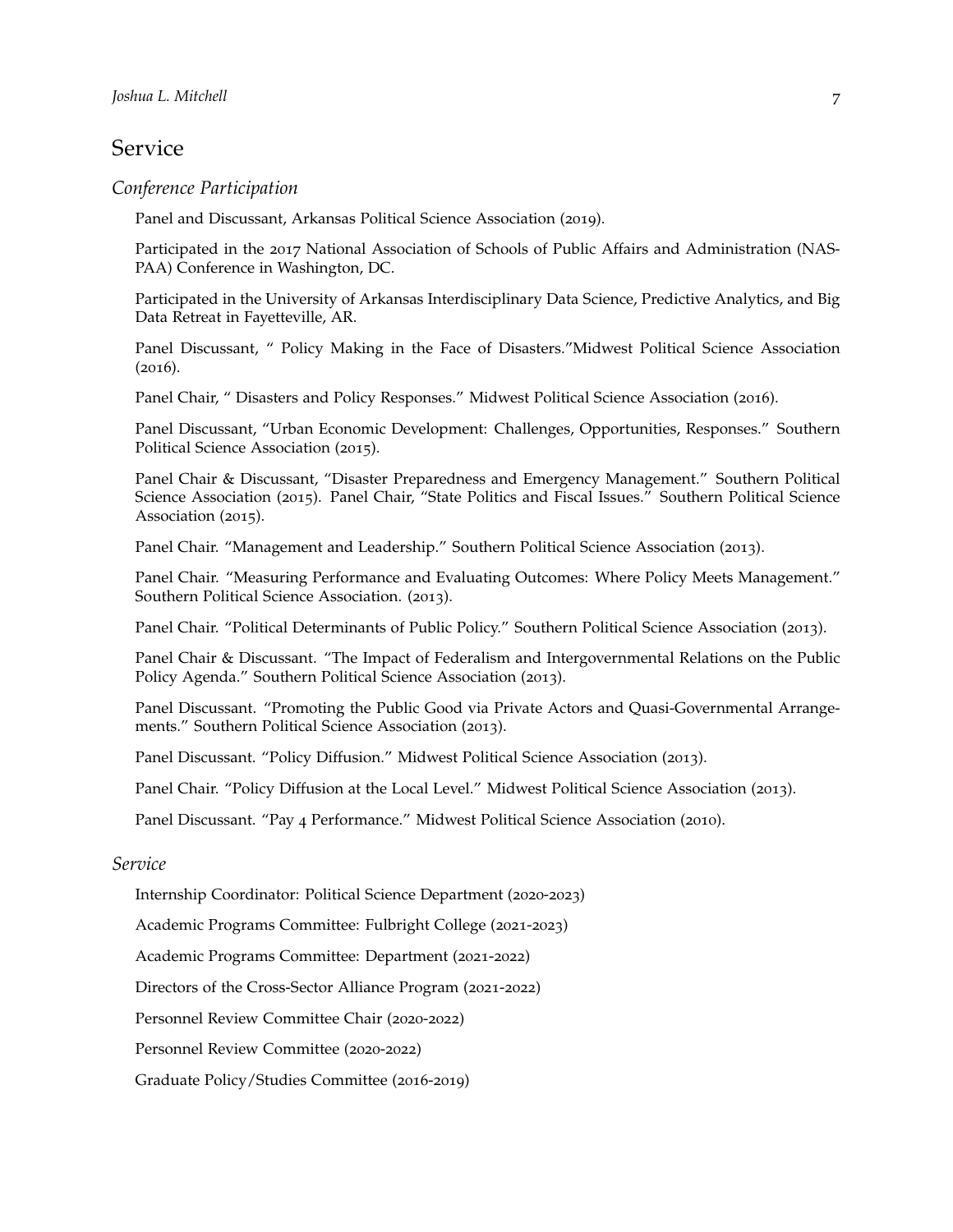Public Administration Field Committee Chair (2016-2017).

Planning and Fiscal Committee: Fulbright College (2015-2016).

Presented "History of the City Manager" in Hot Springs, AR October 30, 2014.

Mentor for the George Washington Carver Research program (Mentee won poster award). University of Arkansas, Summer 2014.

Presented "The Political Geography of Campaign Finance: Fundraising and Contribution Patterns in Presidential Elections, 2004-2012" at GIS Day, University of Arkansas, November 20, 2013.

Public Administration Comprehensive Exam Chair, University of Arkansas, Spring 2013.

PPC Committee, Department of Political Science, University of Arkansas, 2014-2015

Admission and Awards Committee 2013-Fall 2018

Public Administration Field Committee, Department of Political Science, University of Arkansas, 2011- Present

Technology Committee, Department of Political Science, University of Arkansas, 2012-2014; 2020- Current

Technology Committee Chair 2015-2016 & 2018

#### *Journal Reviewer*

Policy Studies Journal Sage Open PLOS One American Review of Public Administration Journal for the Scientific Study of Religion Journal of Public Budgeting, Accounting & Financial Management American Political Science Review Poverty & Public Policy Mobilization State Politics & Policy Quarterly Public Administration Quarterly American Politics Research The American Review of Politics Politics and the Life Sciences Urban Geography